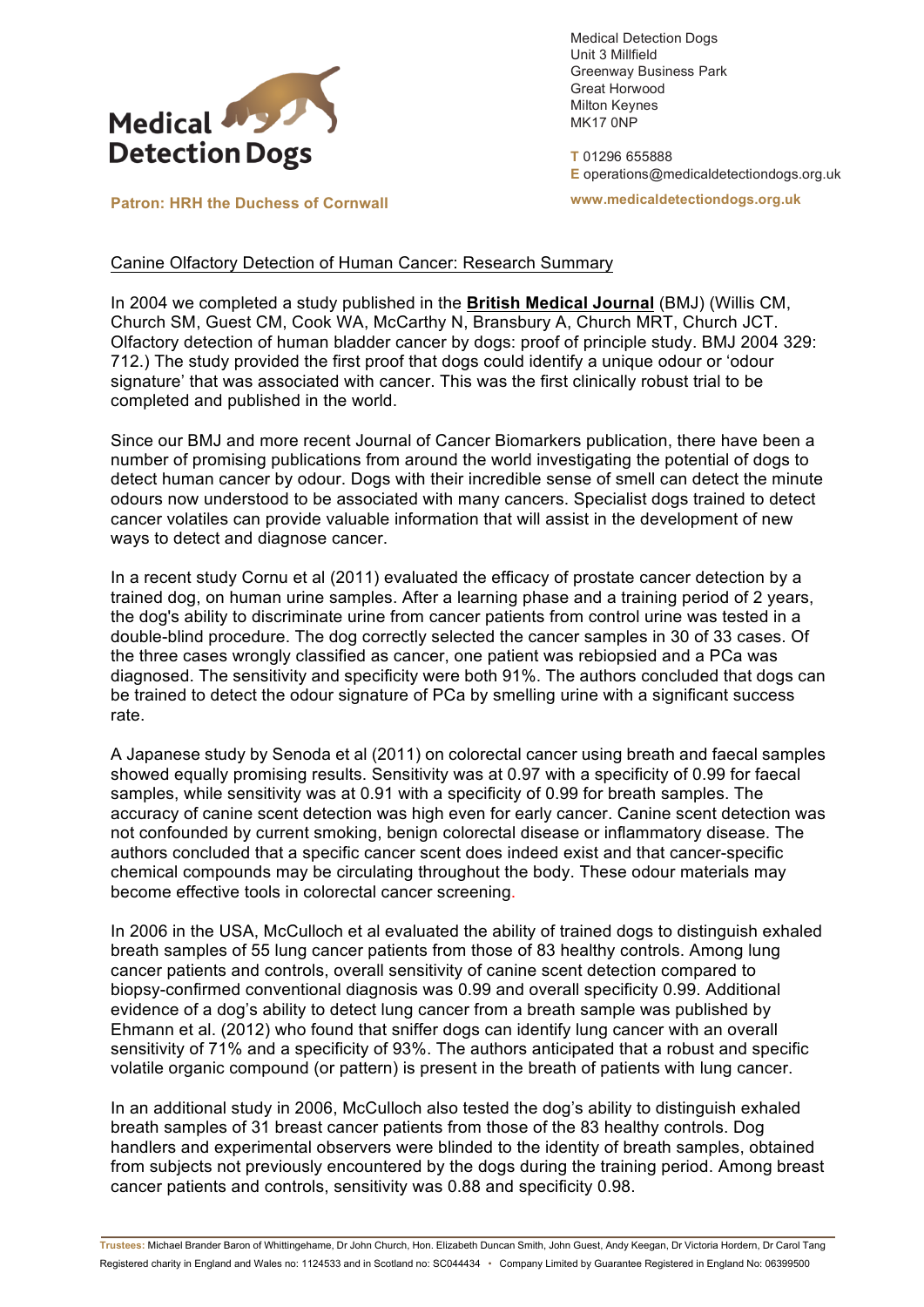Whilst these studies show huge promise there is still a long way to go. Much of this work has been with one dog and on a very limited number of samples. In some cases there has been repeated use of controls in testing and controls have been from younger healthy individuals and not from aged matched symptom matched individuals. This would result in much higher accuracy levels from the dogs that may not be replicated in clinical setting. Further research is required with a larger group of dogs, much larger sample sizes and robust double blind testing with age matched symptoms matched controls. This can be done but requires funding as ethics and patient consent must be passed and all sample collection can be a lengthy process. However the value of studies such as these to follow up this initial proof of principle studies would be invaluable.

The charity is working in conjunction with Professor Karol Sikora, scientists and medical statisticians in the detection of prostate cancer from human breath and urine. There are massively powerful reasons for such a study. Prostate cancer is a major killer and the current test, the prostate specific antigen test [PSA], is so unreliable that many GP's are reluctant to use it. If dogs can sniff prostate cancer from a urine sample the chances are high that from the results of the dogs' sniffing research, a test can be developed that is far superior to the PSA test. The results would indicate the existence of a potential odour signature of prostate cancer that may correspond to one or, more likely, multiple VOC's. These molecules should then be assessed by specific gas chromatography/mass spectrometry analysis.

We are working with colleagues in Italy (MDD .I) and have already developed our knowledge and have the opportunity to work on samples in a true clinical setting. During the trip, we also had the opportunity to work our dogs on samples in a hospital in Trento run by the chairman of MDD.I. This was a fantastic experience and we were able to ascertain from the samples provided, that both our cancer detection dogs Daisy and Lucy were able to indicate bladder, prostate and two types of renal cancer from urine samples. During our first trip we were asked to screen a sample from a patient who had a recent biopsy of the prostate that had been negative. There were concerns due to this patient's fluctuating PSA. Both dogs indicated positively on this sample. The clinician observing this response recalled the patient back for a second 21 needle biopsy. This second biopsy revealed cancer.

This opens the question of whether in the shorter term ( prior to the development of an electronic system) dogs might be used as a second-line screening using a regulated process, similar to that used by DSTL, a UK agency for the UK Ministry of Defence. This is the RASCO system, Remote Air Sampling for Canine Olfaction, and is used for the detection of explosives in cargo. In this system odour collected on specialist filters by drawing air form the cargo is presented to the dog for detection in a separate working environment. Please see Appendix 1.

The PSA's high false positive rate could be complimented by a canine urine screening service that demonstrated a low false positive rate and higher accuracy. Second line screening of this nature is already in place in Tanzania where rats are used for the second-line screening of human TB.

APOPO offers second-line screening to partner hospitals, which has increased new case detection rates of TB in partner hospitals and DOT centres by over 30 percent. The APOPO rat detection technology meets the seven top priorities required for a diagnostic method, as determined by the TB diagnostic group of the World Health Organization.

These developments together with additions to our team supported by Professor Karol Sikora will give our project impetus and lead to further discoveries in the potential of this work. In addition, specialist dogs trained to detect cancer volatiles can provide valuable information that will assist in the development of new ways to detect and diagnose cancer in the future. Hopefully with the knowledge the dogs provide, scientists will be able to develop an electronic system which can mimic the dog's nose and open the way for new noninvasive methods of screening for cancer. Following our 2004 study scientists have been investigating this potential